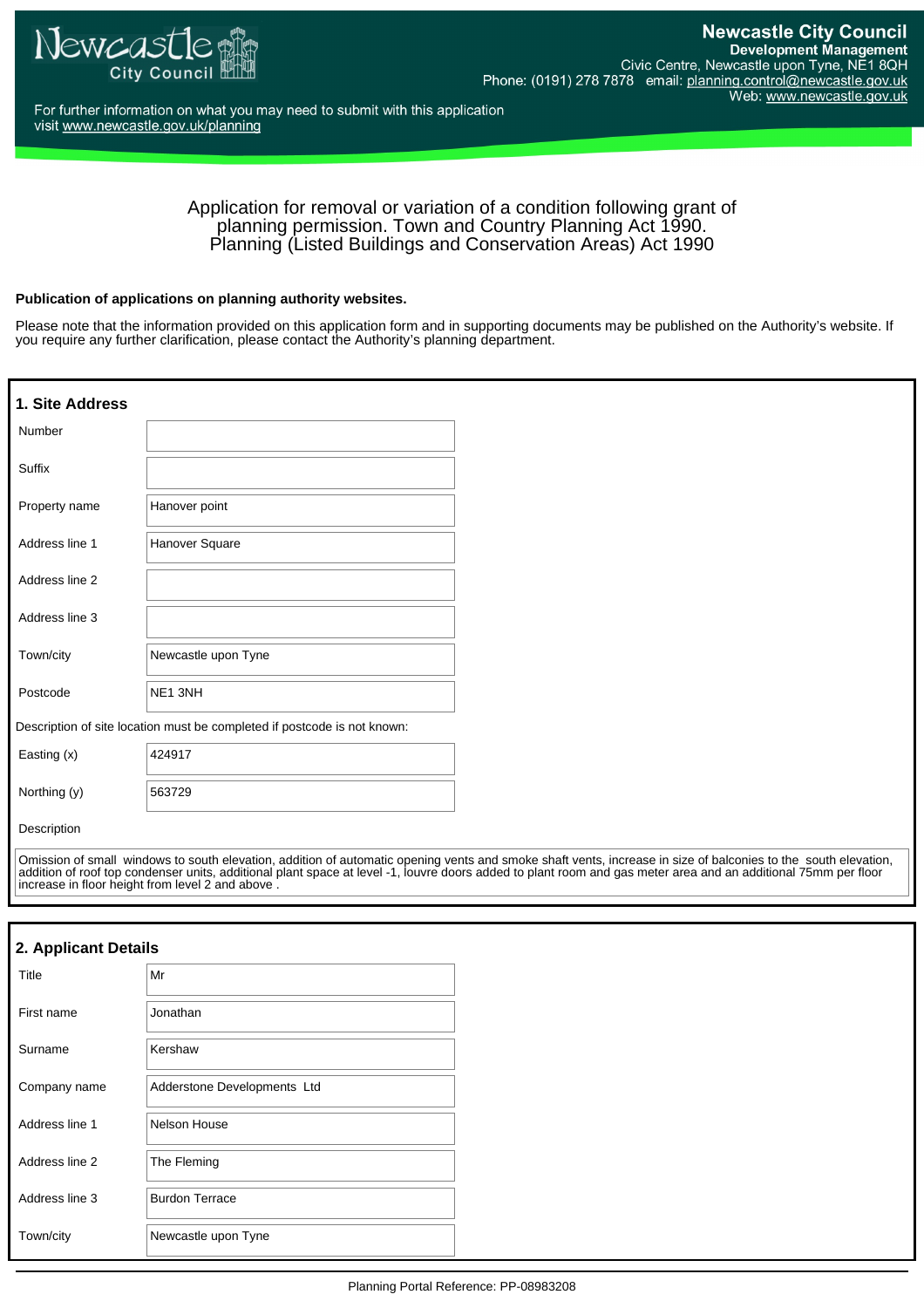| 2. Applicant Details |  |
|----------------------|--|
|                      |  |

| . .              |                                                     |                               |
|------------------|-----------------------------------------------------|-------------------------------|
| Country          | United Kingdom                                      |                               |
| Postcode         | NE2 3AE                                             |                               |
|                  | Are you an agent acting on behalf of the applicant? | <b>©</b> Yes<br>$\bigcirc$ No |
| Primary number   |                                                     |                               |
| Secondary number |                                                     |                               |
| Fax number       |                                                     |                               |
| Email address    |                                                     |                               |
|                  |                                                     |                               |

# **3. Agent Details**

| Title            | Ms                        |
|------------------|---------------------------|
| First name       | Julie                     |
| Surname          | <b>Booth</b>              |
| Company name     | Intersect Architects Ltd. |
| Address line 1   | <b>Toffee Factory</b>     |
| Address line 2   | Lower Steenbergs Yard     |
| Address line 3   |                           |
| Town/city        | Newcastle upon Tyne       |
| Country          | United Kingdom            |
| Postcode         | NE1 2DF                   |
| Primary number   |                           |
| Secondary number |                           |
| Fax number       |                           |
| Email            |                           |

# **4. Description of the Proposal**

| Please provide a description of the approved development as shown on the decision letter |                                                                                                                                                                      |
|------------------------------------------------------------------------------------------|----------------------------------------------------------------------------------------------------------------------------------------------------------------------|
|                                                                                          | Erection of 10 no. 1 and 2 bedroom flats Class C3) over 8 floors with associated car<br>parking (9 spaces) and cycle parking as amended by plans received 23.01.2019 |
| Reference number                                                                         |                                                                                                                                                                      |
| 2018/1549/01/DET                                                                         |                                                                                                                                                                      |
| Date of decision (date<br>must be pre-<br>application<br>submission)                     | 08/04/2019                                                                                                                                                           |
|                                                                                          | Please state the condition number(s) to which this application relates                                                                                               |
| Condition number(s)                                                                      |                                                                                                                                                                      |
| 2                                                                                        |                                                                                                                                                                      |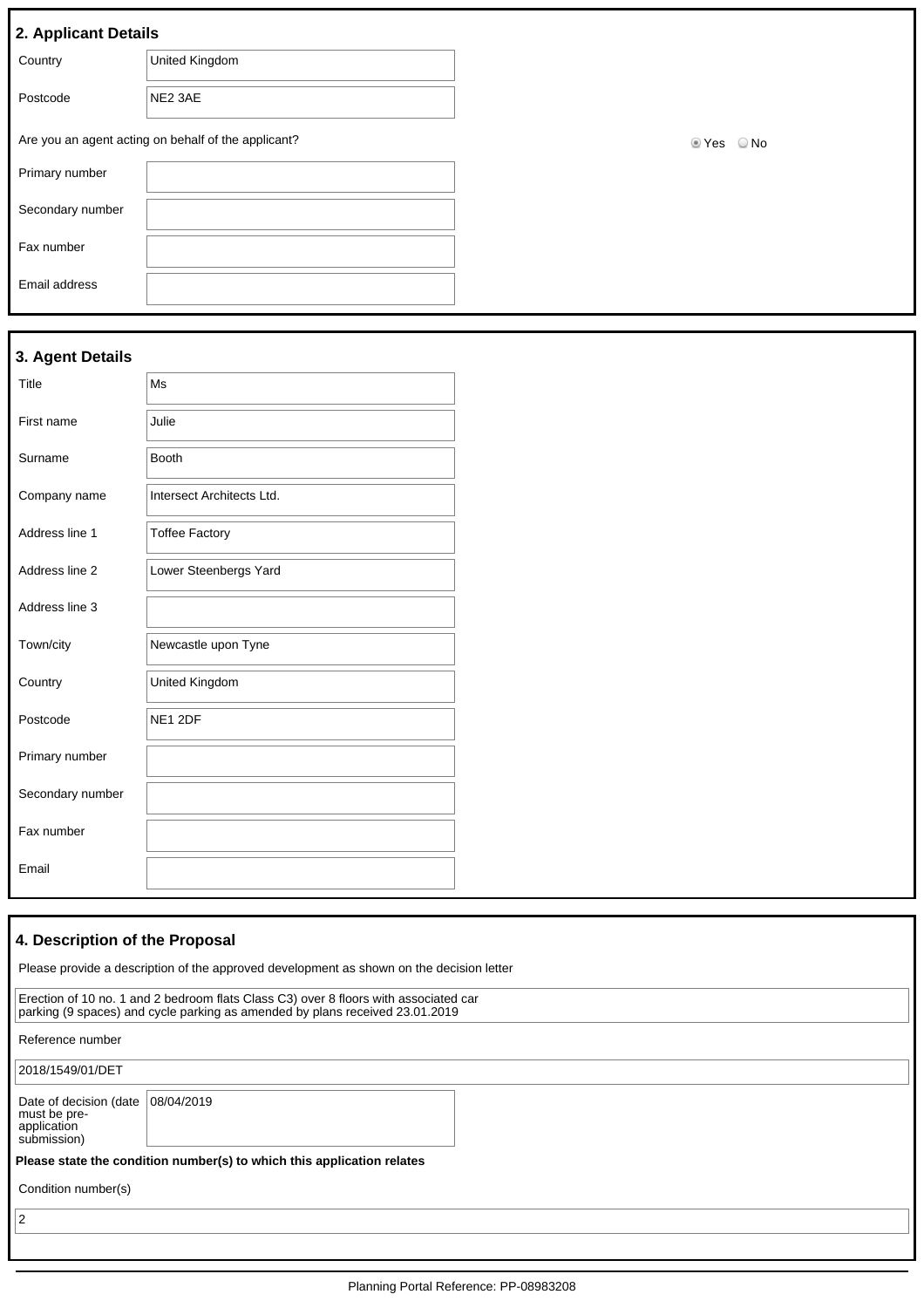| 4. Description of the Proposal                                                                                                                                                               |                                                                                                                                                                                                                                                                                |            |      |
|----------------------------------------------------------------------------------------------------------------------------------------------------------------------------------------------|--------------------------------------------------------------------------------------------------------------------------------------------------------------------------------------------------------------------------------------------------------------------------------|------------|------|
| Has the development already started?                                                                                                                                                         |                                                                                                                                                                                                                                                                                | ◉ Yes      | ⊙ No |
| If Yes, please state<br>when the development<br>was started (date<br>must be pre-<br>application<br>submission)                                                                              | 03/02/2020                                                                                                                                                                                                                                                                     |            |      |
| Has the development been completed?                                                                                                                                                          |                                                                                                                                                                                                                                                                                | ○ Yes ◎ No |      |
| 5. Condition(s) - Removal/Variation                                                                                                                                                          | Please state why you wish the condition(s) to be removed or changed<br>There have been some minor amendments to the scheme in moving from planning stage to construction drawings consisting mainly of omission of some                                                        |            |      |
|                                                                                                                                                                                              | windows, addition of smoke vents, coordination matters with the Mechanical engineer and the pre-existing balconies and the floor to ceiling heights of the<br>upper floors have also been slightly increased to improve future saleability of the development upon completion. |            |      |
|                                                                                                                                                                                              | If you wish the existing condition to be changed, please state how you wish the condition to be varied                                                                                                                                                                         |            |      |
| Substitution of drawings.<br>P-87 A PL 01 C Site Plan<br>P-87_A_PL_02 E Plans -1,1, upper 1<br>P-87_A_PL_03 E Plans 2,3, 4<br>P-87 A PL 04 E Plans 5, 6, roof<br>P-87 A PL 30 C SE Elevation | The development to which this permission relates shall be carried out in accordance with the approved plans referenced:                                                                                                                                                        |            |      |

|  | <b>6. Site Visit</b> |
|--|----------------------|

Can the site be seen from a public road, public footpath, bridleway or other public land? Section 1995 ONO

If the planning authority needs to make an appointment to carry out a site visit, whom should they contact?

The agent

The applicant

Other person

**Officer name:**

### **7. Pre-application Advice**

P-87\_A\_PL\_31 D N Elevation P-87\_A\_PL\_32 D NW Elevation P-87\_A\_PL\_34 C E Elevation

P-87\_A\_PL\_35 D N Sectional Elevation P-87\_A\_PL\_36 D NW Elevation P-87\_A\_PL\_37 C SE Elevation

Has assistance or prior advice been sought from the local authority about this application? <br>
O Yes 
O No

**If Yes, please complete the following information about the advice you were given (this will help the authority to deal with this application more efficiently):**

| Title                                          | Ms                                                                    |  |
|------------------------------------------------|-----------------------------------------------------------------------|--|
| First name                                     |                                                                       |  |
| Surname                                        |                                                                       |  |
| Reference                                      | Informal advice given                                                 |  |
| Date (Must be pre-application submission)      |                                                                       |  |
| 22/07/2020                                     |                                                                       |  |
| Details of the pre-application advice received |                                                                       |  |
|                                                | Informal advice as to nature of application that would be acceptable. |  |